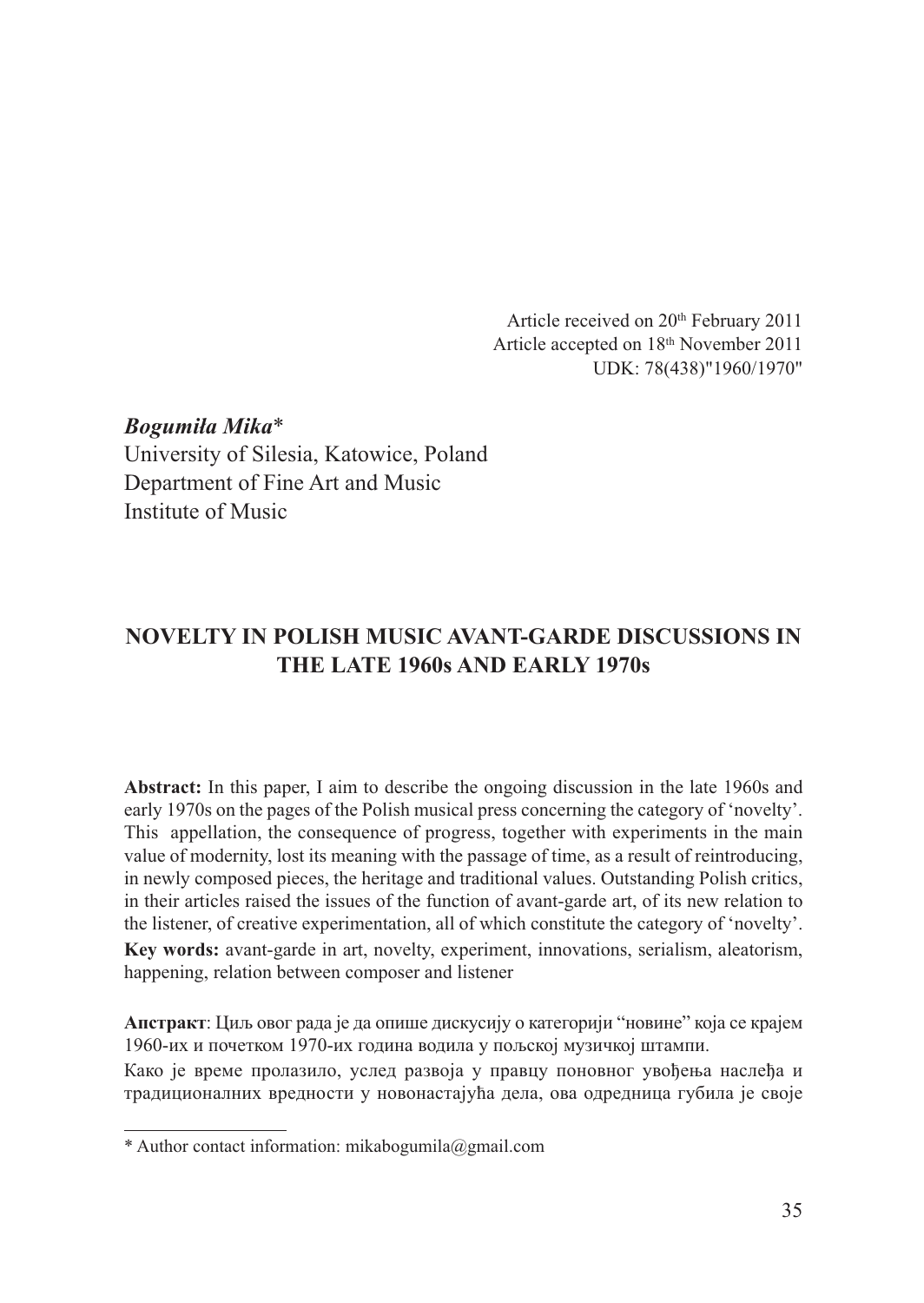значење. Истакнути пољски критичари у својим радовима поставили су питања која су се тицала улоге авангардне уметности, њеног новог односа према слушаоцу, стваралачког експеримента, свега онога што је одређивало категорију "новине". **Кључне речи**: авангарда у уметности, новина, експеримент, иновације, серијализам, алеаторика, хепенинг, однос композитора и слушаоца

#### **Introduction**

The reception of the avant-garde in Poland began, it is commonly agreed, in 1956, with the first 'Warsaw Autumn Festival', and consisted of two phases. The first phase – lasting ten years, more or less until 1966 – was the most important, as during this phase Polish listeners became acquainted with such avant-garde innovations as punctualism, serialism, aleatory music from the Darmstadt and New-York theoretical (or compositional) schools, with concrete music (Musique concrète), and with electronic music from studios in Paris and Cologne.1 For the first time in Poland, audiences heard music written by the masters of dodecaphony, by Edgar Varèse, Olivier Messiaen, Pierre Schaeffer, Pierre Boulez, Henri Pousseur, Karlheinz Stockhausen, Luigi Nono, Luciano Berio, Luigi Dallapiccola, Ianis Xenakis, and John Cage.

The second phase of avant-garde's reception in Poland began in 1966 with the *St. Luke Passion* by Penderecki. In this piece, the composer recalled the heritage and values of traditional music and, at the same time, innovations from a synthesis of avant-garde experiments and values.2 The end of avant-garde reception in Poland and the clear return to musical tradition was around 1976.<sup>3</sup> In this highly symbolic year, as well, crucial works of the 'generation'33' composers were written: *First violin concerto* by Penderecki, *III Symphony* by Górecki and *Kościelec 1909* by Kilar, works in which critics see a turning away from the avant-garde.<sup>4</sup>

In articles published in the Polish musical press in the late 1960s and early 1970s, readers can also deduce signs of a turning point from the affirmative re-

<sup>1</sup> Zbigniew Skowron, 'Recepcje postaw i programów awangardowych w powojennej muzyce polskiej' ['Reception of attitudes and avant-garde's programs in Polish music composed after the Second World War'] , in: Krzysztof Droba, Teresa Malecka, Krzysztof Szwajgier (ed.), *Muzyka polska 1945-1995* [*Polish Music 1945-1995*], Kraków, Akademia Muzyczna, 1996, 72.

<sup>2</sup> Ibid., 76.

<sup>3</sup> Ibid., 79.

<sup>&</sup>lt;sup>4</sup> Zygmunt Mycielski, 'Otwarcie XXI "Warszawskiej Jesieni" ' ['Opening of the 21<sup>st</sup> Warsaw Autumn Festival']*, Ruch Muzyczny*, 1977, 22, 4.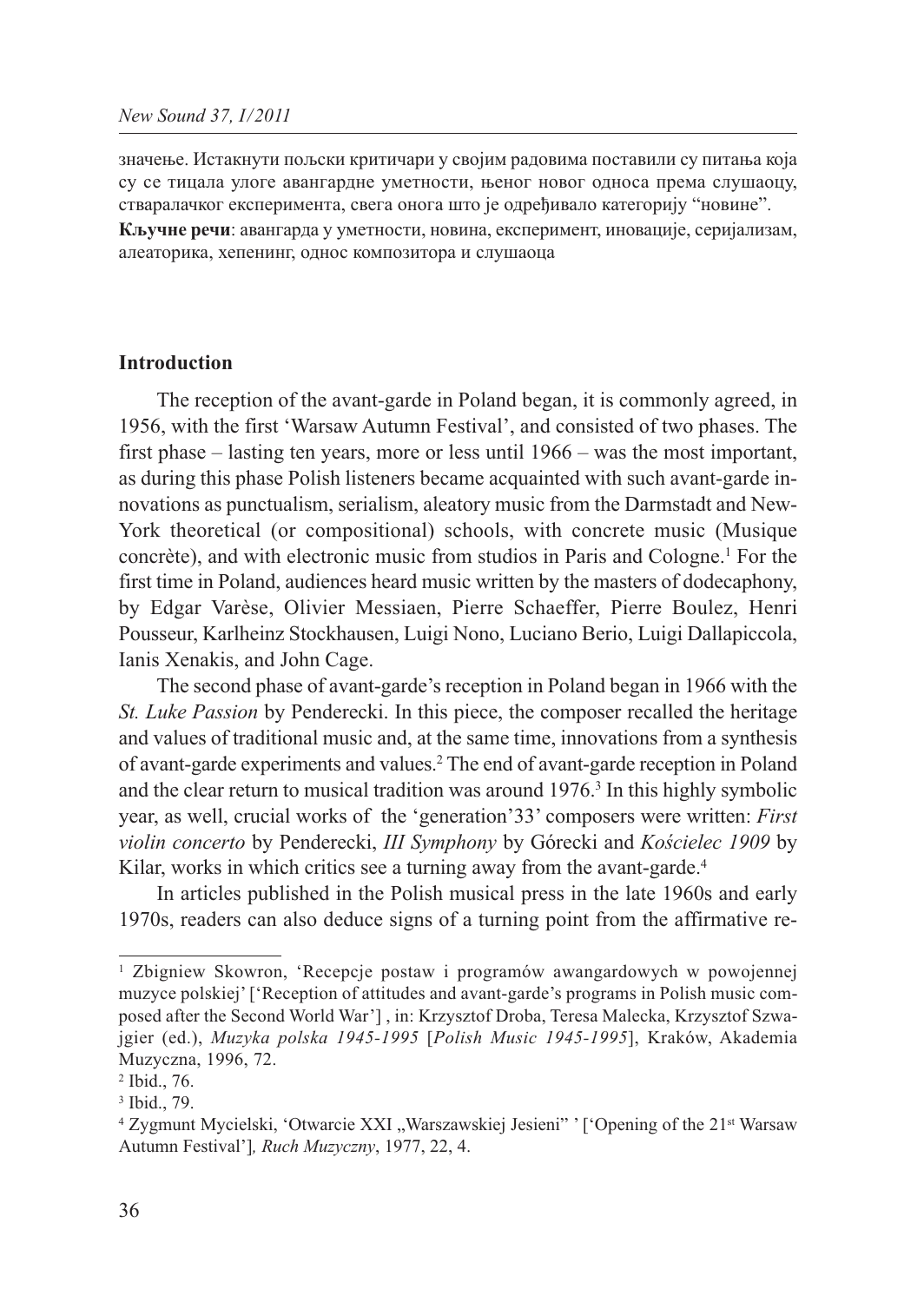ception of the avant-garde. The broad discussion on the pages of *'Ruch Muzyczny'*<sup>5</sup> concerned the function of avant-garde art, its new relationship with the listener, creative experimentation, all of which constitute the category of 'novelty'. These issues were described by outstanding Polish critics like: Zygmunt Mycielski (1907-1987), Stefan Kisielewski (1911-1991), Bohdan Pociej (b. 1933), Marian Wallek-Walewski (1934-1988) and Krystyna Tarnawska-Kaczorowska (1933- 2005). A few texts which I selected for this paper constitute a representative body of the published commentary.

### **Mycielski: New Function of Art**

Let us start with Zygmunt Mycielski who in 1967 criticised the sizable body of pieces which were only nominally 'acoustic', using instead graphic construction, visual gestures and other 'objects musicaux'. They served to fan the flame of curiosity in listeners, not to create an aesthetic experience. "Maybe the function of art had shifted?"6 – the critic said, going on to suggest that the true reason for the change was a philosophy represented by the composer himself and not the philosophy of art, understood as the purpose of his creative activity. As long as the only aim is to resolve a technical or workshop problem, art will become a 'clanging cymbal', $\frac{7}{7}$  concluded Mycielski. The intention of the artist, but not the theme taken as a work of art, has fundamental value.

Four years later, in 1971, Mycielski wrote even more strongly: "There is nothing good coming from a composition in which sound prevails over music. The system is decidedly upside-down."8 The critic paid attention to the erosion of the fundamental ratios (elements) of the musical work, especially of the melody (the crisis in that aspect had already started in the 19th century). He pointed out the tendency to replace melody with, as a primary characteristic, texture (colour), especially in sonorism. Different orchestras, tuned and 'out of tune' instruments, percussion and things emitting strange tones being treated as musical building blocks meant it became difficult to identify the real source of the sound.

Musical modes and scales were enriched and the dynamic scale was extended to hitherto unknown extents. Still, Mycielski stressed, the most distinct change

<sup>5</sup> *'Ruch Muzyczny'* is the most notable Polish music journal published fortnightly from 1945 in Warsaw.

<sup>6</sup> Z. Mycielski, 'Pielgrzymując do stóp XXI "Warszawskiej Jesieni"' ['Pilgrimizing to the food of the 21st Warsaw Autumn Festival'], *Ruch Muzyczny*, 1967, 21, 15.

<sup>7</sup> Ibid., 15.

<sup>8</sup> Z. Mycielski, 'Piętnaście międzynarodowych festiwali w Warszawie' ['Fifteen international festivals in Warsaw']*, Ruch Muzyczny* 1971, 22, 4.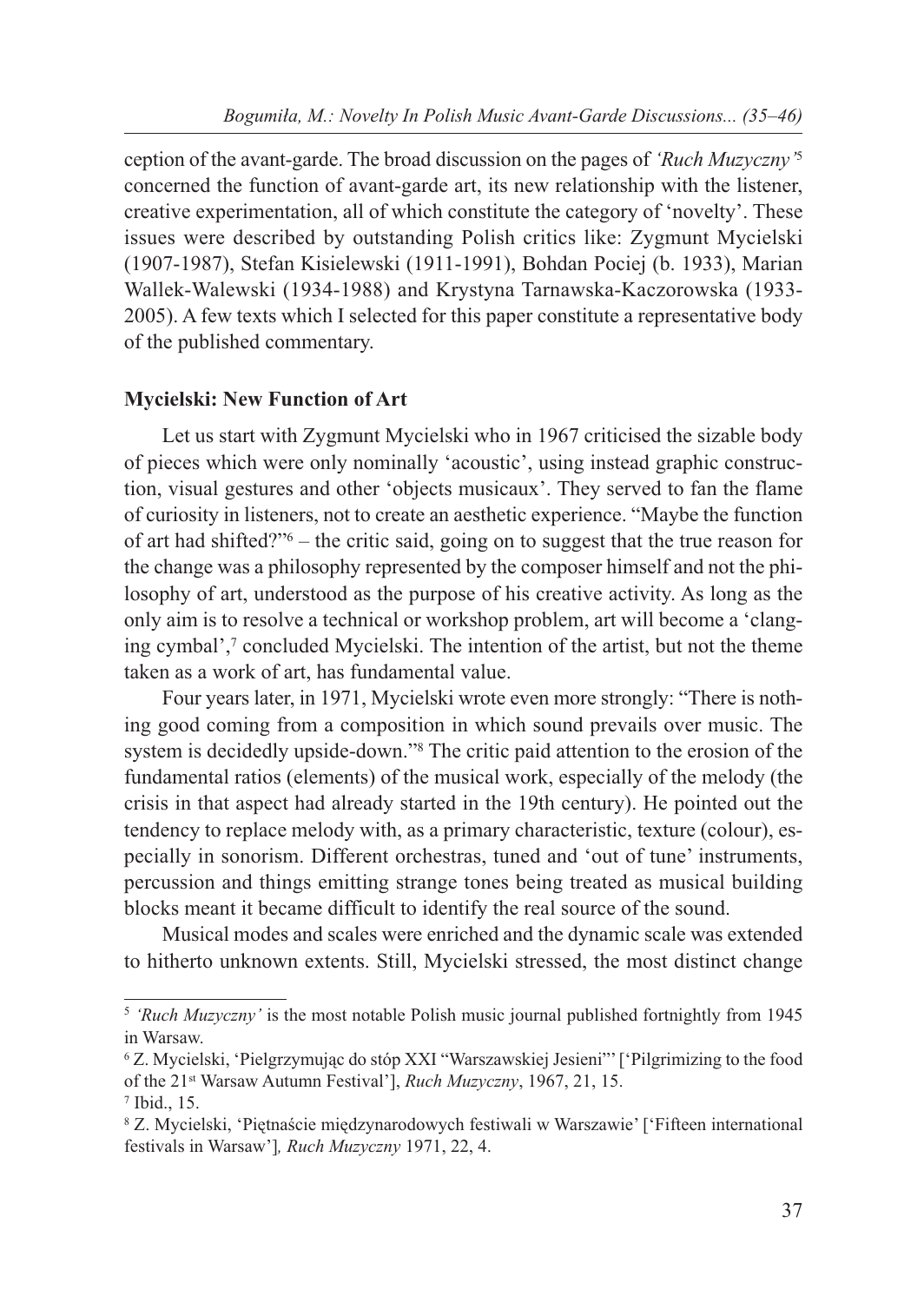took place in the function of art linked with the (composer's and performer's) creative fancy. In the avant-garde, both were considered of an equal weight.

The new answer to the question: "why should something be played?" at the time allowed unlimited space for experimentation, dictated solely to individual choice and ingenuity. Of paramount importance was that "whatever sb *can* do, sb is allowed to do; whatever sb *can* invent…".9 The composer's chosen and outlined plan dictated which instruments played, for how long, on (more or less) which pitches, how loudly, and the result was work that became a testimony to the talent of the composer or to the composer's lack of talent.

New pieces, aleatoric or written in 'open form' ('mobile' or 'polyvalent') quickly revealed their secrets; they informed the listener 'how they are done', they revealed their system. However, in that moment of revelation, these pieces' informational and inspirational facets cease. New pieces – often amazingly 'static' – were able to amaze connoisseurs, organizers, and the public<sup>10</sup> – wrote Mycielski. Though he declared his distance from judging these phenomena, his descriptions attempted to persuade the reader that such new functions of the art (or functions of new art) were, for the critic, controversial matters.

#### **Zieliński: Novelty at Any Price**

In the columns of *'Ruch Muzyczny'* in 1969, Tadeusz A. Zieliński strongly criticised the phenomenon of the avant-garde and of "novelty at any price". In discussing the *Warsaw Autumn Festival* he took issue with rejecting tradition, convention, and craft as indispensable conditions and, instead, settled for an emerging 'new art'. He asked whether accepting a new and not banal concept should trump even the most perfect solutions in the range of tested existing concepts.

Can novelty stand as an absolute value, beyond the good and the bad, or can it also be subjected to selection and evaluation?11 Zieliński declared himself for selection and valuation with regard to innovation, asserting that an idea can only increase the value of a work of art, it cannot serve as 'the source' of its value.12

#### **Kisielewski: New Clothes for Music**

The next article I will consider was written by Stefan Kisielewski in 1970 and entitled "Avant-garde or helplessness".<sup>13</sup> This piece considered a wide spec-

<sup>9</sup> Ibid., 4.

<sup>10</sup> Ibid., 5.

<sup>11</sup> Tadeusz A. Zieliński, 'Jesienne konfrontacje' ['Autumn's confrontations'] , *Ruch Muzyczny*, 1969, 23, 10.

<sup>12</sup> Ibid., 12.

<sup>13</sup> Stefan Kisielewski, 'Awangarda czy bezsilność' ['Avant-garde or helplessnes '], *Ruch Muzyczny* 1970, 13, 10-13.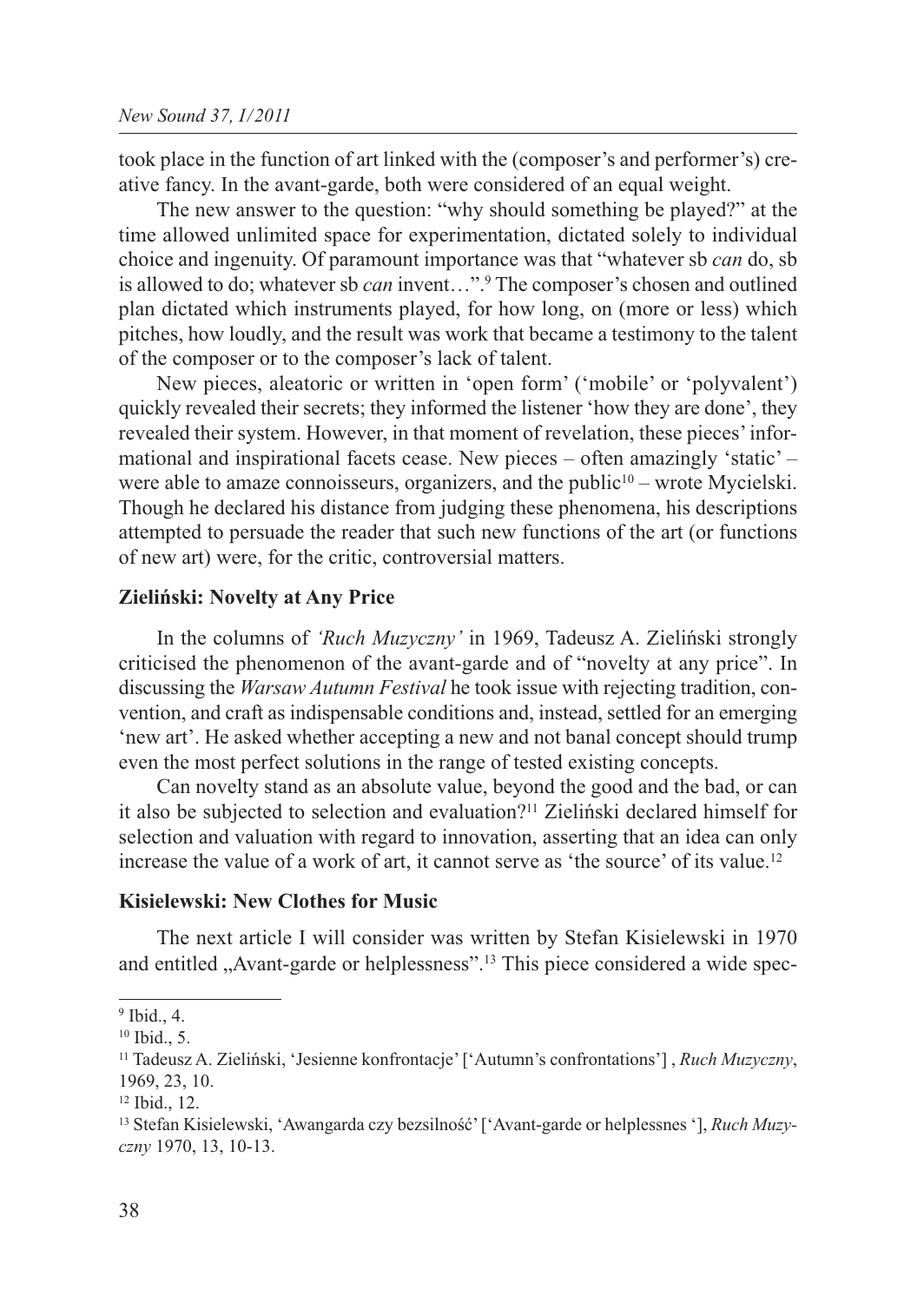trum of avant-garde's phenomena. Among the issues which the author deals with was the notion that 'art' may be derived from the word 'artificial' in relation to such notions as convention or stereotype. He asked "why art should not be 'artificial', since such had been its preliminary assumption?"14 (*art stems etymologically from artificiel*). He further argued that 'artificiality' is a solely human attribute, not an attribute of nature, and that a human will never be free from all conventions, "because convention is man's way of perceiving the world, that is the world 'filtered' through the man."15 Convention gives, approves the man (human being),16 and every attempt to 'leave himself'– transcend one's humanity – "is outside our perception of the world and, thus, would be an illusion."17

Kisielewski also pointed out that the transition from serialism to aleatorism and from punctualistic precision to the indefinite liberty of happening was not an evolution at all, but simply "a jump into extreme dissimilarity in quality".<sup>18</sup> Schoenberg's revolution (conservative) and Cage's revolution (anarchistic) stand separated by an abyss. Schoenberg, as a 'scrupulous legislator', wanted only to "replace the old code by a new one", $^{19}$  but Cage rejected all codes – old and new – "in the name of liberty and natural truth, questioning the usefulness of all formal-sound codifications".20

Kisielewski called the reader's attention to the new role of the composer and his lifestyle, especially "the lack of solitude from which 'greatness is born', and the substitution of spying, distrust, envy, the 'auction of ideas' instead"<sup>21</sup>, which did not promote personal creative greatness.22 Creative effort very often was limited to the idea of a 'conceptual nature' to initiative, and so limited creativity to a minimum.

Nowadays, the composer did not claim to say anything new that was uniquely his own, and did not guide or direct or focus the audience's concentration<sup>23</sup> – emphasised Kisielewski. Instead, the act of performing, and the listener's reaction, decide the significance of the musical work. Since the group of listeners very often is made up of 'long-hairs', which means the youth, who want to incite revolution but do not know against what and through what means to revolt.<sup>24</sup> The long-haired

- <sup>14</sup> Ibid., 10.
- <sup>15</sup> Ibid., 10.
- <sup>16</sup> Ibid., 10.
- <sup>17</sup> Ibid., 10.
- <sup>18</sup> Ibid., 11.
- <sup>19</sup> Ibid., 11.
- <sup>20</sup> Ibid., 11.
- <sup>21</sup> Ibid., 11.
- <sup>22</sup> Ibid., 11.
- <sup>23</sup> Ibid., 11.
- <sup>24</sup> Ibid., 11.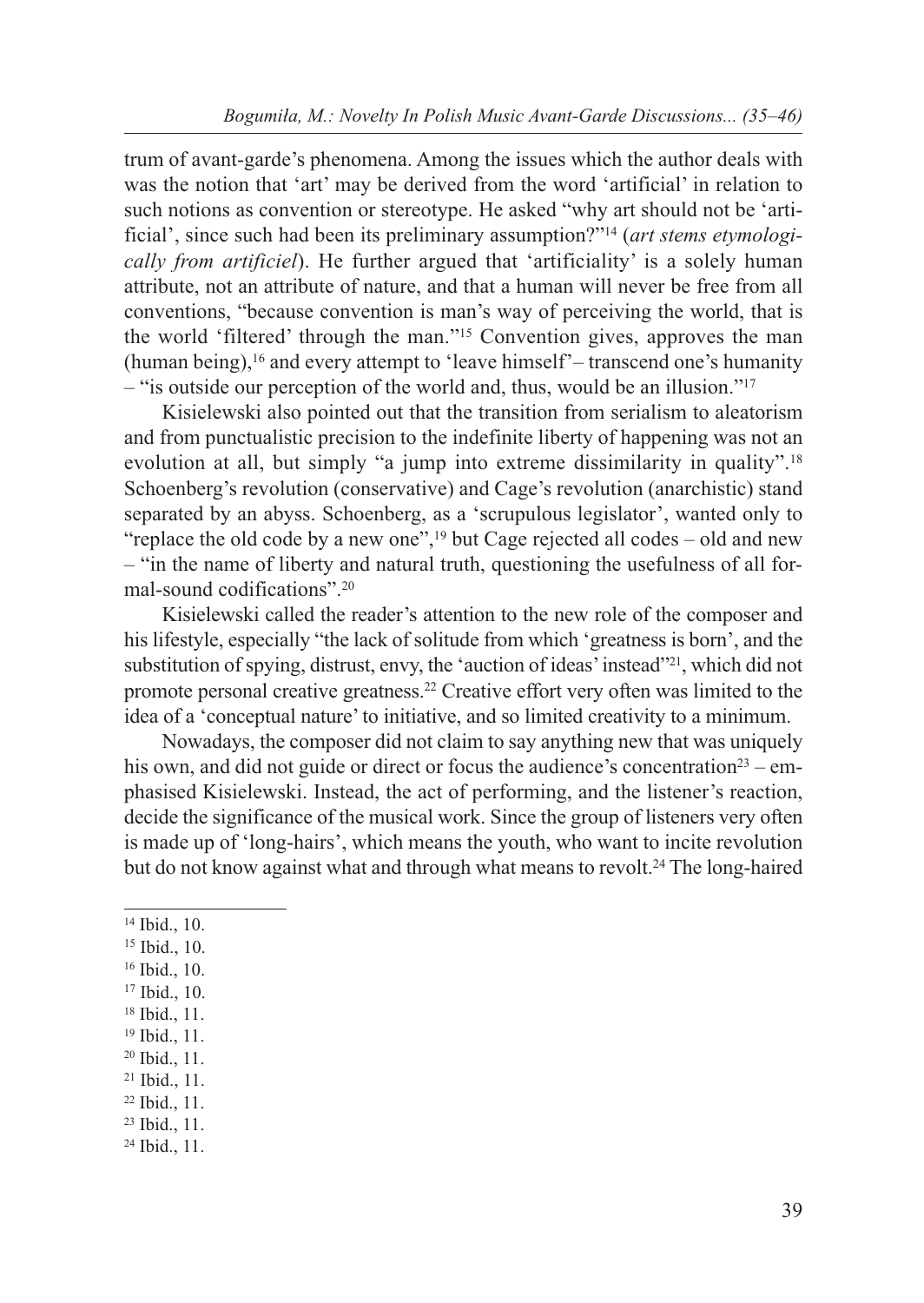youth is a group not necessarily 'intellectually deeply prepared', it is a group that easily absorbs shallow content, superficial generalities like 'humanity', 'liberty', 'sex', and 'pacifism', and 'the demagogic or obscure'.25

Kisielewski admitted that he had once supported the avant-garde. He had fought persistently for liberty in creative and multidimensional experiments, but had come to see a distinct crisis in the musical avant-garde, including, among other issues, the 'confusion of the notions which characterize it and the fact that the avant-garde composer doesn't want to stand out from his peers by saying something special or personal'.<sup>26</sup> Kisielewski regards the avant-garde as a manifestation of the helplessness of art, as a path leading nowhere, and asks whether the avant-garde may be only a short-lived fad that expresses itself in merely external gestures.

As a conservatist and traditionalist, he closed this article by postulating 'new clothes for music'27 as a restoration of musical form and a new constructivism. He proposed "remaining within the cultural traditions of our side of the world, joined, however, with a trial renewal of musical creativity".28 He proposed 'a fight for a new form'.29 He writes, finally: "We propose a motto: a form as a value, generally intellectual; the rehabilitation of conventions as a way of interpersonal agreement, with full rights in the domain called 'art' (Remember that *, art* came from *artificiel)*."30

In the next article written in 1970, called "Many years later", Kisielewski again raised the issue of the development or stagnation of music. He claimed to observe at that time the process of the death of music, which he regarded as a historical process, as a consequence of such long-lived processes as: the disintegration and reduction of melody, its replacement by differentiated and complicated rhythmic structures, the abolition of tonality, the accumulation of dissonance and the effacement of their mutual emotional effect. "There is history that builds, and there is history that destroys, in the ordinary course of things. So, this is the end, people!"31 – Kisielewski exclaimed. The activity of the avant-garde he described as a 'huge building site'.32 In his conclusion, the critic prompted readers to consider what had been the main reason for interest in the avant-garde's novelty: there

<sup>32</sup> Ibid., 7.

<sup>25</sup> Ibid., 11.

<sup>26</sup> Ibid., 11.

<sup>27</sup> Ibid., 13.

<sup>28</sup> Ibid., 13.

<sup>29</sup> Ibid., 13.

<sup>30</sup> Ibid., 13.

<sup>31</sup> S. Kisielewski, 'Po wielu latach' ['Many years later'], *Ruch Muzyczny* 1970, 22, 6.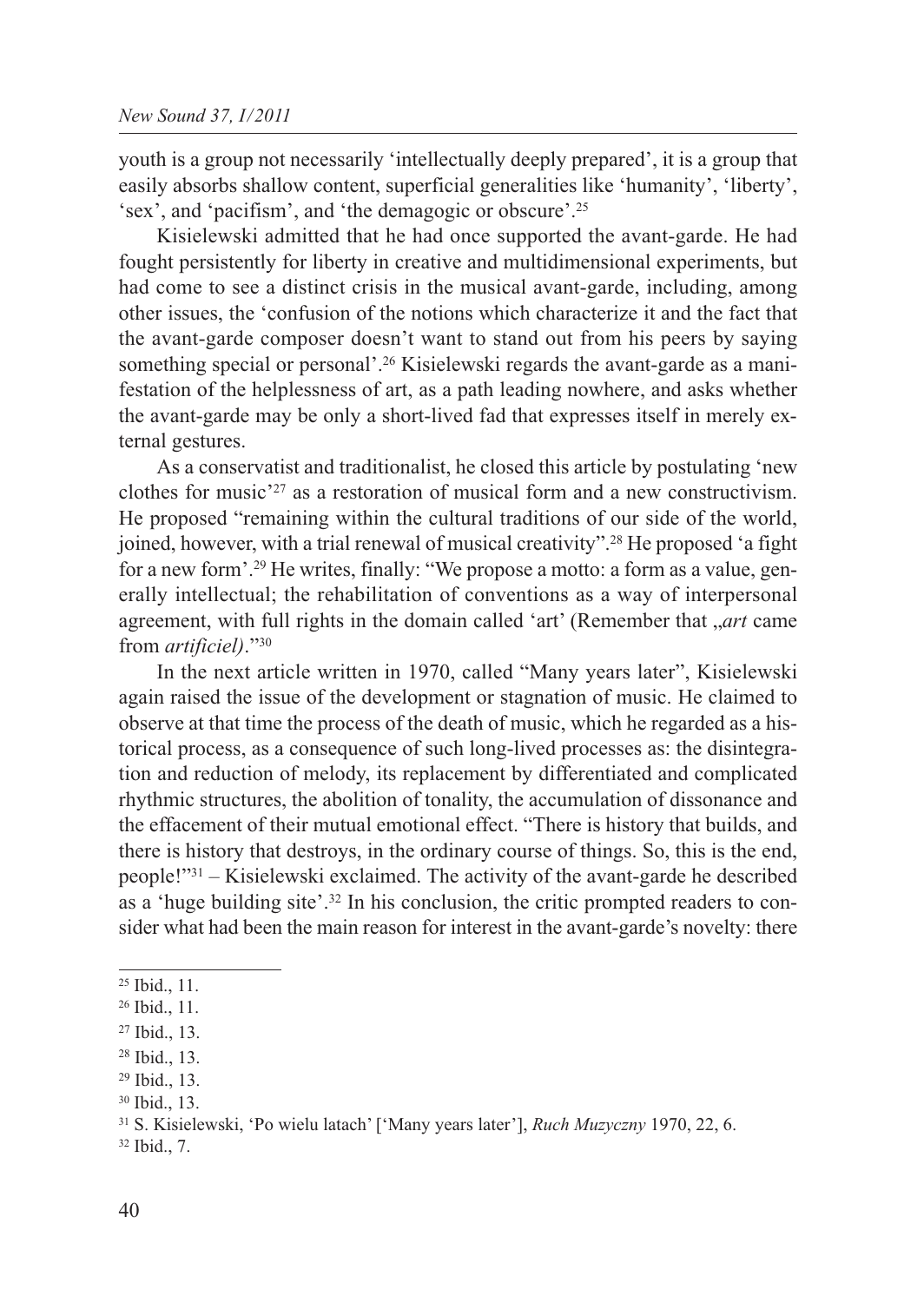is an intellectual inducement given by avant-garde music; it is "a brain which orders interest in the avant-garde, because ideas and concepts are much more interesting for the brain than are sounds".33 The brain's excitement, for example, with the 'paradoxical ideas of Cage'34 is opposed to the need to listen to good music.

Kisielewski also focused the reader's attention on the confusion prevailing within the avant-garde itself, and to the lack of distinct leaders (coryphaeus) or ideological leaders for the movement. Even the program booklet of the *Warsaw Autumn Festival*, in which one can read different composers' statements, did not resolve the confusion over this problem. Some of the composers declared that their pieces were based on mathematical, super-logical rules; others claimed quite the opposite, that their works were the result of accidental trial and performers' invention. The result in both cases, he said, was similar: "quite insipid chaos diversified sometimes by extreme orchestral colour".35 Therefore, it was impossible to know what rules replaced the old stereotypes of the organization of sounds.36 As a result, there was nothing possible in the old manner, and in the new manner nothing was known.<sup>37</sup> Chaos reigned on this 'huge avant-garde building site',<sup>38</sup> and "a common result of these divergent endeavors seems to be uncertain, and the renewal of musical art after the Great Crash of all traditions – illusory".39

The fad for avant-garde and the destruction of the old order led music to an impasse: "it is certain […] that something that was destroyed is difficult and impossible to rebuild. There is no way back"40 – said Kisielewski. By the end of the 1960s, the fashion of the avant-garde is:

the fashion of riot against musical form; of replacing sound with gesture; replacing discipline and order with a shapeless expressive lack of self-control; the fad for poetic haircuts, not-always-sightly beards; the fashion for unmatched clothes.<sup>41</sup>

These musical and cultural arguments stand against Kisielewski's ideals. He admitted that he was well on in years, but his distance from the avant-garde has, undeniably, the value of 'sharp vision': "from the position of a 'foreigner', one often able to see more clearly and distinctly[…]"42. It must be remembered that

<sup>39</sup> Ibid., 7.

<sup>33</sup> Ibid., 7.

<sup>34</sup> Ibid., 7.

<sup>35</sup> Ibid., 7.

<sup>36</sup> Ibid., 7.

<sup>37</sup> Ibid., 7.

<sup>38</sup> Ibid., 7.

<sup>40</sup> Ibid., 8.

<sup>41</sup> Ibid., 8.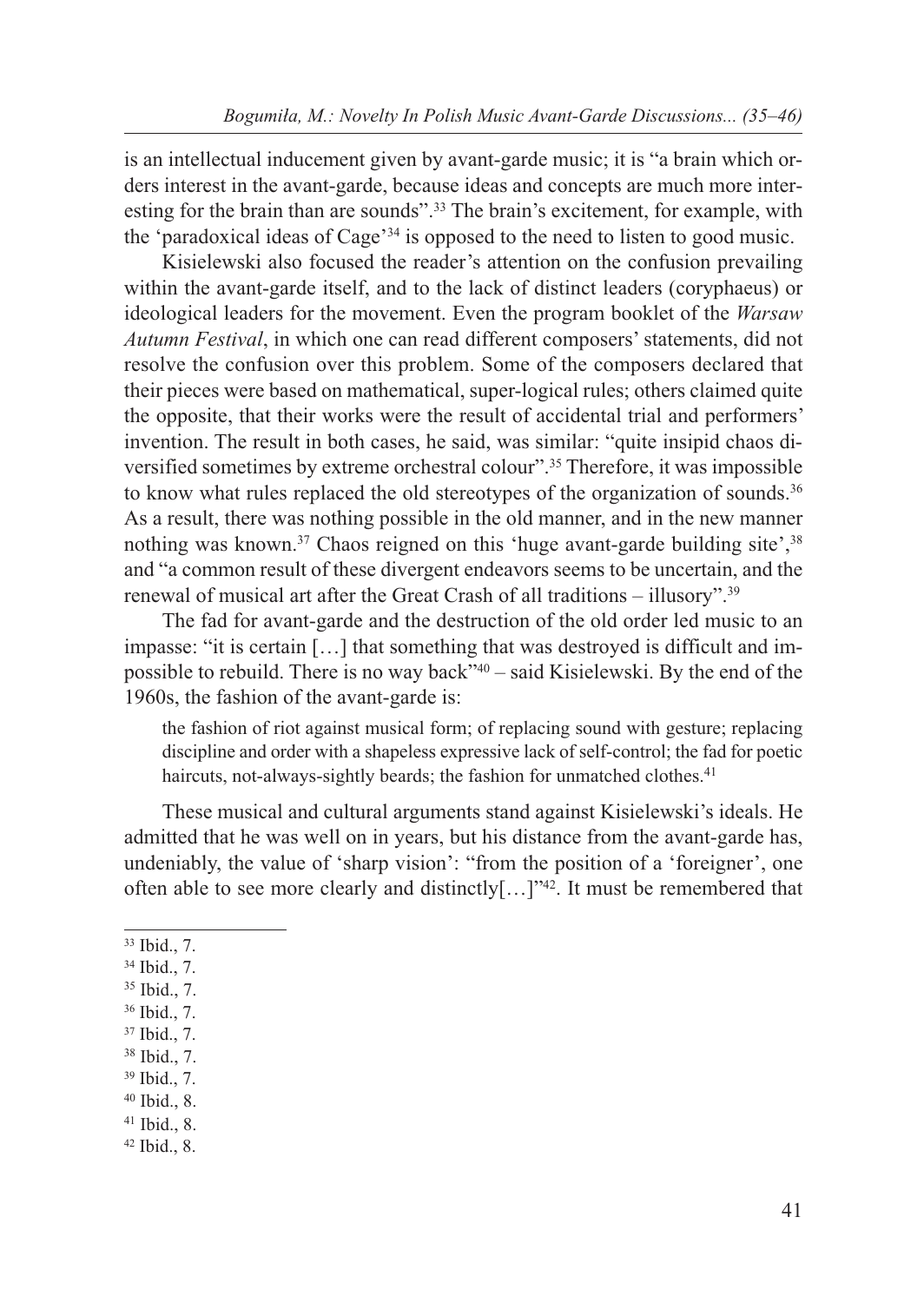conflict with a constantly changing world and conflict with youth is as old as the world, belonging almost to humanity's ritual – Kisielewski emphasized. He further stressed: "However, I believe (*contra spem spero*), that the world will return to the norm and music – to the form." $43$ 

#### **Pociej: Avant-garde and Revolution**

Bohdan Pociej, in his article 'Sense of avant-garde',<sup>44</sup> published in 1970, directed readers' attention to the similarities between the avant-garde movement and a revolution. Both are born of fanatic faith in a 'new order', a 'new system', a 'new structure', a 'new reality', one which will emerge after the destruction of an old order. Therefore the avant-garde and a revolution have in common a strong faith in the redemptive sense of destruction. Whether or not one accepts this premise, from that very moment, revolutions are an organic (indispensable) component of history. Also of the history of  $art^{45}$  – wrote Pociej.

In the same article, Pociej revealed his personal attitude towards the avantgarde: he ceased to be its defender. From that time, he called attention to both the positive and negative sides of the avant-garde, finding a preponderence of the latter. He admitted to finding more cause for fear than for joy in the contemporary avant-garde.46 No longer an enthusiast of what in music was 'importantly new', Pociej was repelled by its inauthenticity, its bulk and anonymity. On the other hand, he found appealing everything in the avant-garde that was

a real impetus toward liberty [...], all authenticity and individuality, each manifestation of creative personality, [...], everything, in short, that is rare, elaborate, unusual, or in which [...] new values appeared.<sup>47</sup>

Pociej distinguished between the *Warsaw-Autumn's* inclusion of two kinds of avant-garde works: 'black' and 'white'. To him, 'black avant-garde' seemed empty, poor, boring, droll battles with the 'old values' of music, works which exemplified a 'creative decline', whose authors were "musicians who composed as if they wanted to destroy music".<sup>48</sup> He wrote:

This decomposition of music could give joy only to the foolish, or to the crazy, or to somebody who generally hates art. This festival is embarrassed and illustrates a manifestation of pathology in contemporary art.<sup>49</sup>

<sup>43</sup> Ibid., 8.

<sup>44</sup> Bohdan Pociej, 'Sens awangardy' ['Sense of avant-garde'], *Ruch Muzyczny*, 1970, 22, 3-5.

<sup>45</sup> Ibid., 4.

<sup>46</sup> Ibid., 4.

<sup>47</sup> Ibid., 4.

<sup>48</sup> Ibid., 4.

<sup>49</sup> Ibid., 4.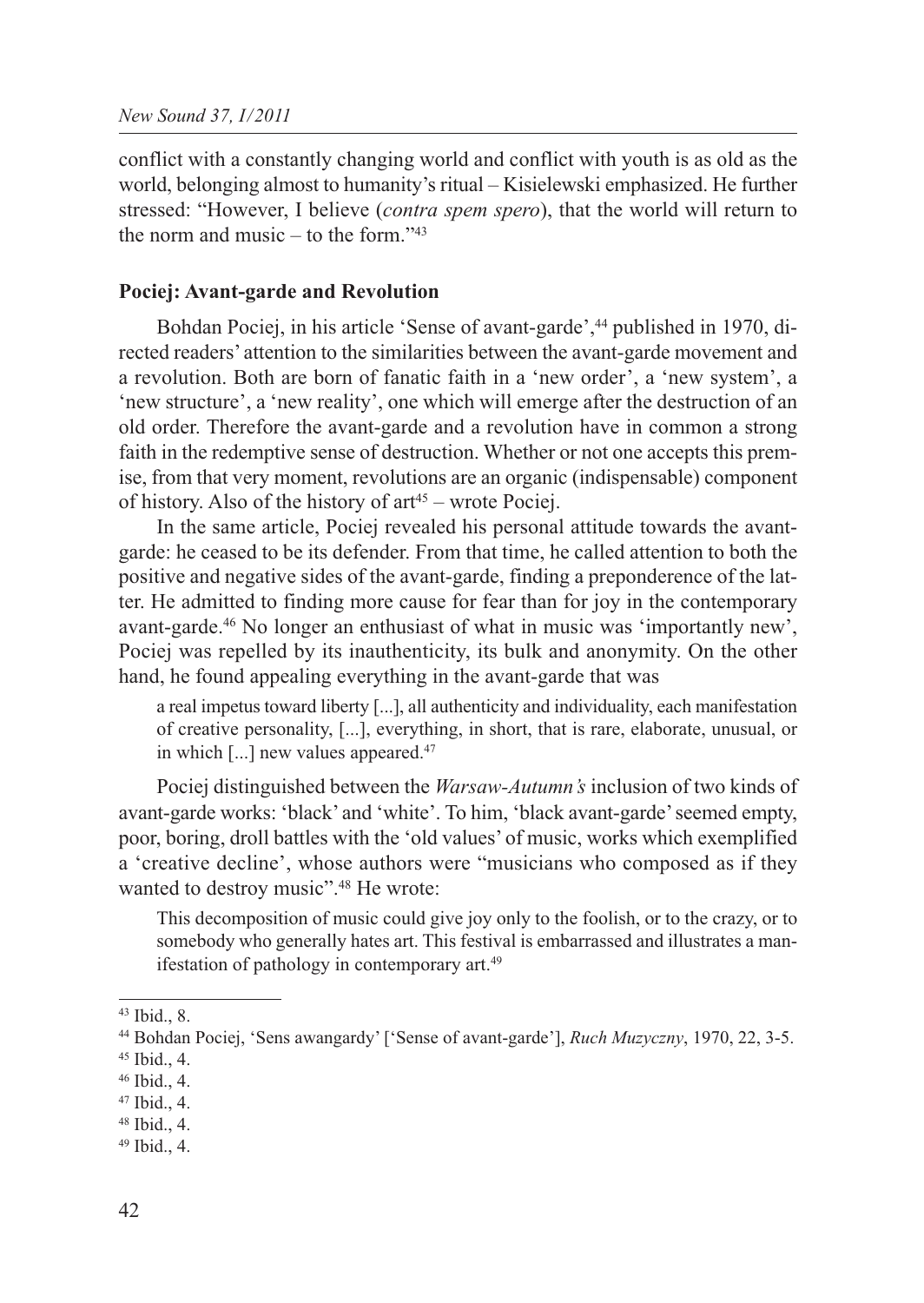Pociej classified as 'white' (positive) avant-garde those presentations that evidenced a kind of artistic provocation, that brought to light some kind of a parody, that kept the public amused. Such parody saves art from self-admiration, from narcissism. Each time, "it was the redemptive and animating 'chuckle', that brought us back to earth and gave us new energy",50 observed Pociej. Still in the same article, Pociej discussed the level of provocation music offered; he considered it a manifestation or symptom of a "serious illness which destroys our culture",51 with deeply hidden sources. This propensity might even be "part of the 'corrupted' nature of man, of his inclination to go astray, in his despair, in his isolation, in his solitude<sup>52</sup> – the critic mused."

### **Tarnawska-Kaczorowska: The Label 'Avant-garde'**

Krystyna Tarnawska-Kaczorowska, in her article "Rearguard and avantgarde",53 published in 1972 pointed out that

not all novelty deserves the term "avant-garde", in the same way that not all experiments with instruments make their creator a member of the vanguard (or literally *the advance guard* = the foremost part of an army)<sup>54</sup>

The label 'avant-garde' can be a clever quibble in each case that music presents obvious difficulties in value and classification; but also, then, when historical perspective plays only an insignificant role in the composition.

Tarnawska-Kaczorowska described the artistic phenomena of the final years of the 1960s and the early 1970s as a 'musical marketplace'.55 The label 'avantgarde' was given to musical pieces of varying artistic value, to composers who wrote not only 'works of art' but also 'sound tricks'.56

Tarnawska-Kaczorowska also took up the issue of the relationship between avant-garde music and tradition. She noticed that such features as novelty, individualism, inventiveness, creative quests and worries were highly valued. But the listener – a connoisseur, hopefully – would not accept the superficial, but only fresh, unique, unrepeatable, ingenious references to tradition and to exemplars from past eras. The critic emphasised:

<sup>50</sup> Ibid., 5.

<sup>51</sup> Ibid., 5.

<sup>52</sup> Ibid., 5.

<sup>53</sup> Krystyna Tarnawska-Kaczorowska, 'Ariergarda i awangarda' ['Rearguard and avant-garde'], *Ruch Muzyczny*, 1972, 11, 7-8.

<sup>54</sup> Ibid., 7.

<sup>55</sup> Ibid., 7.

<sup>&</sup>lt;sup>56</sup> There is a play on words in Polish: 'sztuka = art' and 'sztuczka' = sound trick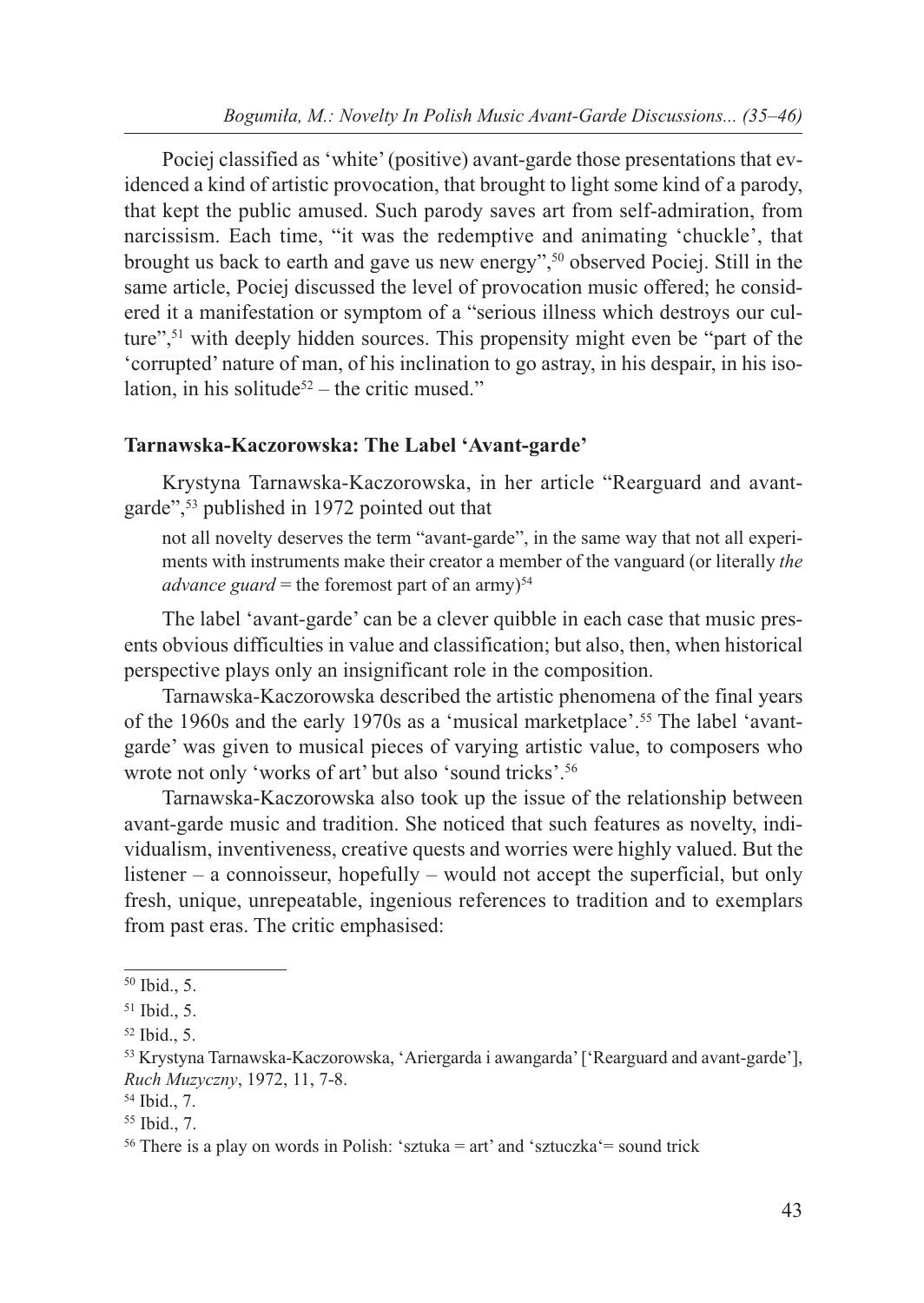The values and uses to which the rearguard put them incite our respect, but only on condition that such a strategy will not become dull traditionalism.<sup>57</sup>

Tarnawska-Kaczorowska also proposed to reserve the label 'avant-garde' exclusively for these composers who opened "wide horizons, fruitful perspectives and new worlds".58 The term should become an honorable distinction and not an ambiguous label.59

#### **Wallek-Walewski: Novelty and Progress**

For our considerations, the article by Marian Wallek-Walewski "Novelty as a criterion of valuation of the work of art"60 published in 1968, was especially important. In this text, the author analysed 'novelty' from a logical point of view and from the historical aspect of the work itself. Wallek-Walewski started with the problem of the twofold interpretation of the category of 'novelty': first, as something that did not previously exist; and second, as something different from what existed heretofore.<sup>61</sup> He drew the reader's attention to the fact that in everyday thinking 'novelty' is often connected with such categories as 'progress' and 'originality', or may even be synonymous with them.<sup>62</sup>

He stressed the ambiguity of those terms, which makes it very difficult to decide, in each case, whether 'progress' or context determines 'originality'.63 The key point in Wallek-Walewski's article was the consideration of 'novelty' in the context of the historical aspect of art. Here, the author asserted that the term 'novelty' is of little use, because it usually pertains to only a short period in the history of art, immediately after its emergence.64 Novelty passes with time, with fashion, and the value of a work of art is historically adjudicated.<sup>65</sup> 'Timeless values' can be a form of camouflage to describe 'static current values'.<sup>66</sup> Wallek-Walewski stressed that a criterion of 'novelty' plays no role in evaluating the connection of a given musical work within the era to which it belongs. These connections are

<sup>57</sup> K. Tarnawska-Kaczorowska, op. cit., 8.

<sup>58</sup> Ibid., 8.

<sup>59</sup> Ibid., 8.

<sup>60</sup> Marian Wallek-Walewski, 'Nowość jako kryterium wartości dzieła sztuki' ['Novelty as a criterion of valuation of the work of art']*, Ruch Muzyczny,* 1968, 23, 3-4.

<sup>61</sup> Ibid., 3.

<sup>62</sup> Ibid., 4.

<sup>63</sup> Ibid., 4.

<sup>64</sup> Ibid., 4.

<sup>65</sup> Ibid., 4.

<sup>66</sup> Ibid., 4.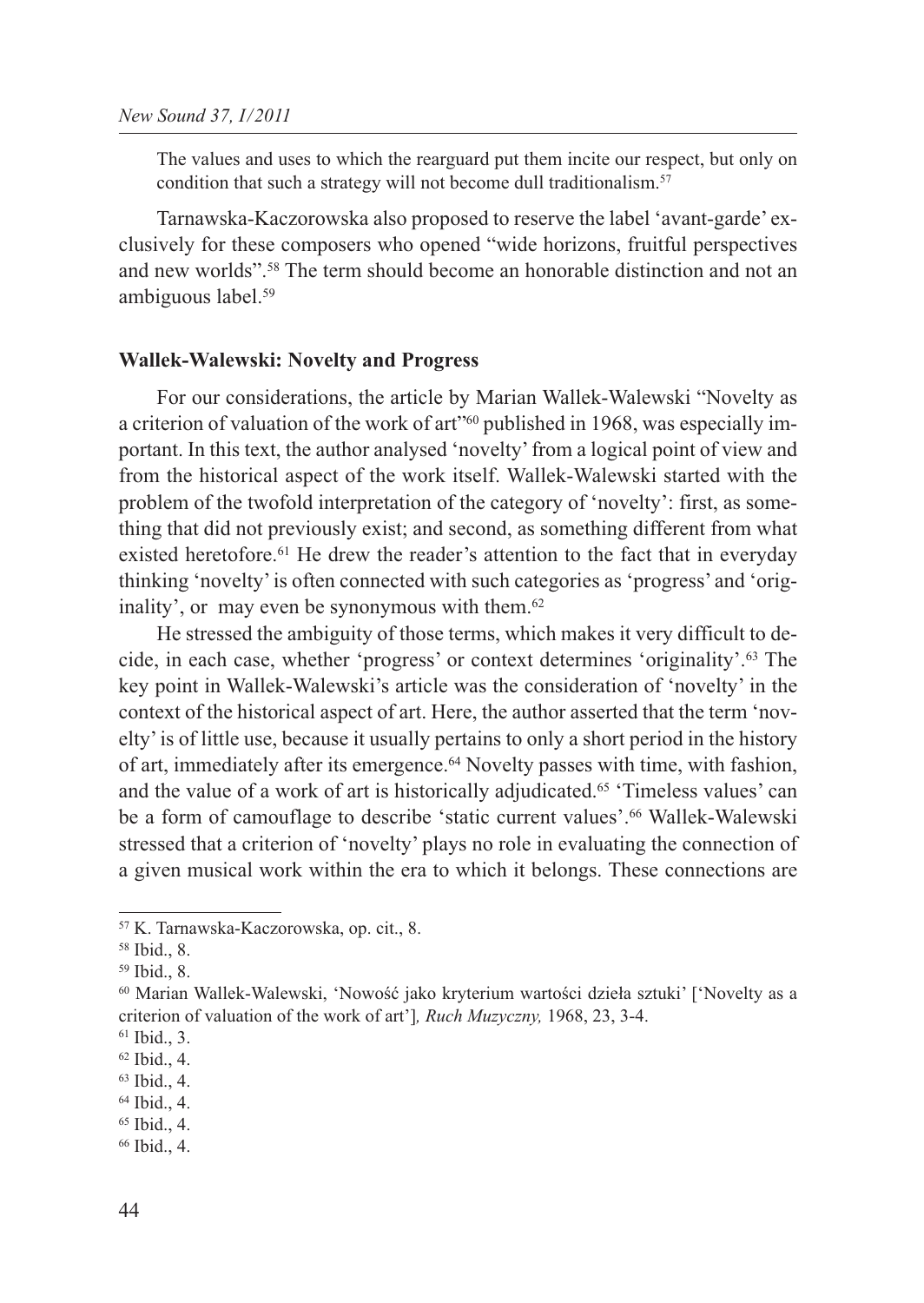linked with historically factually ambivalent criteria.<sup>67</sup> In conclusion, the critic pointed out that the term 'novelty', independently of what meaning we would give to this term, cannot be a criterion for evaluating a work of art.68 He reflected, that designations of 'novelty' applied to avant-garde works were, simply, worthless labels.

Wallek-Walewski's judgment and the theoretical reflections of the other Polish critics here described, evoke almost immediately the famous essay by Carl Dahlhaus "New Music" as a historical category...<sup>69</sup>, first published 1969, where Dahlhaus wrote that:

The concept of "New Music", which serves to pinpoint the difference between certain twentieth-century works and the mass of the remainder, seems to be one of these catch phrases which have precise meaning as long as they are used thoughtlessly, but which turn out to be vague or self-contradictory as soon as one begins to analyse them.70

## **Final remarks**

Ongoing discussions in the pages of the Polish musical press during the late 1960s and early 1970s are proof of the crisis in the reception of avant-garde music at that time. Critics noted that the function of art had changed. Art no longer served esthetical experience, but aimed to satisfy the curiosity of listeners. Works based on experiment, randomness or, quite the opposite, on mathematical logic, gratified the intellectual needs of an audience. The reason for composing had, in the main, become the solution of technical or music lab problems, to destroying music's connection with tradition or with a stereotyped knowledge of musical elements. Composers aimed to create 'something (entirely) new'. Meantime, such criteria as 'novelty', the related facet, innovation, and originality or experiment had little axiological usefulness. The label 'novelty' was connected with the time and bore signs of its own passing. This term is attractive, but as a matter of fact it is superficial and empty.

The sense of destruction and faith in a new order did not always prove true within the discipline of art, though certainly it was an irrevocable stage. Revolution, which in a certain sense drives the avant-garde, leads art to a stage aptly com-

<sup>67</sup> Ibid., 4.

<sup>68</sup> Ibid., 4.

<sup>69</sup> Carl Dahlhaus, '"New Music" as historical category', in: C. Dahlhaus: *Schoenberg and the New Music: Essays*, translated by Derrick Puffett and Alfred Clayton, Cambridge & New York, Cambridge University Press, 1987.

<sup>70</sup> Ibid., 1.